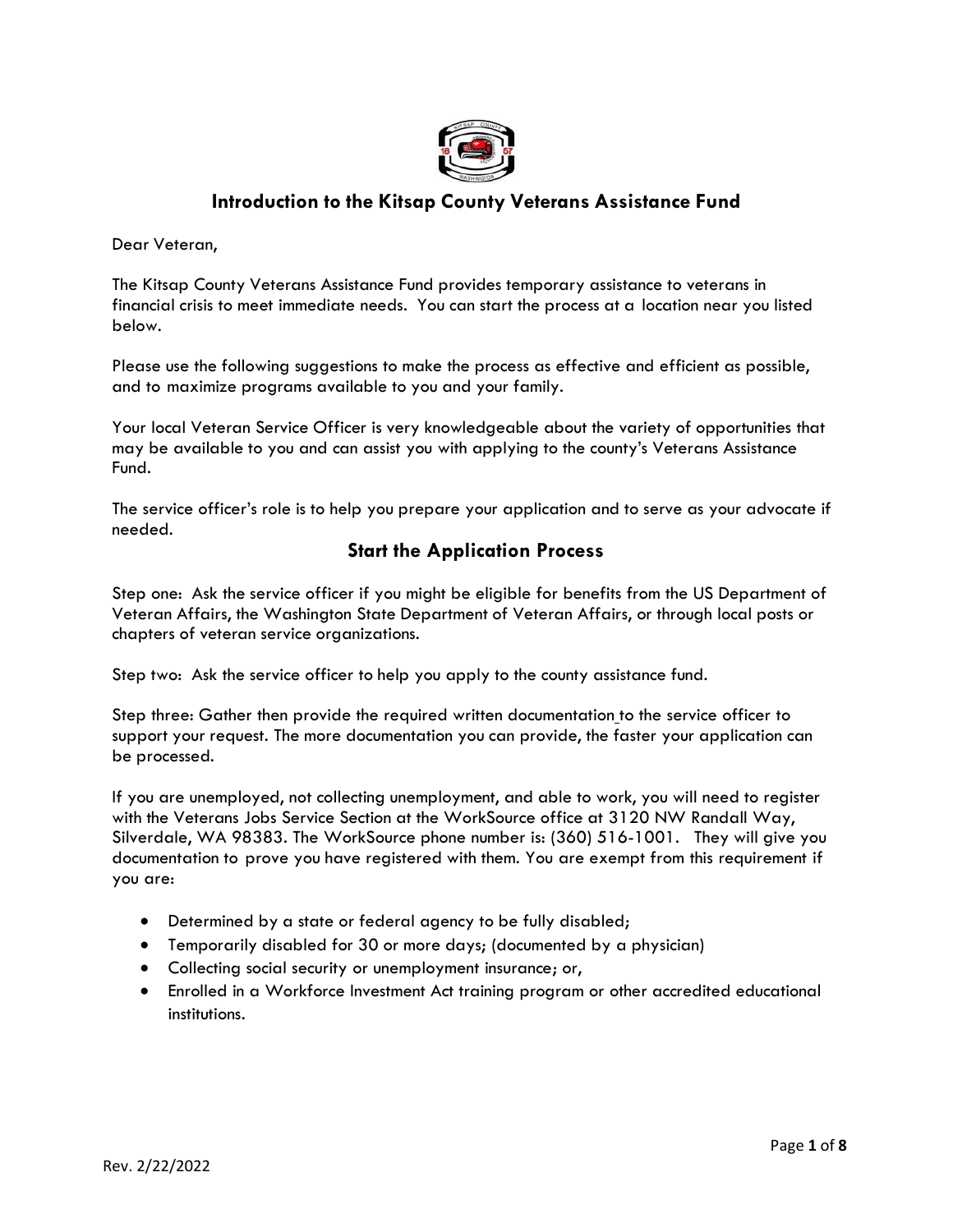Step four: Once you have collected all your paperwork, the service officer will review it and help you make an appointment with Kitsap Community Resources (KCR). KCR will determine your eligibility then process your application for the county Veterans Assistance Fund. Your application will be reviewed after receipt and an award may be made based on your documented need and financial condition. A result of reviewing your application may also include a referral to other community agencies providing services that may assist you with developing short and long term solutions. However, any award amount is based on your documented, immediate need.

Appeal process: If you feel your request was inappropriately denied consult with your service officer to discuss the merits of filing an appeal.

### **Where to apply for the Veterans Assistance Fund**

You may start the application process at one of the following locations:

#### **Bainbridge Island**

Helpline House 282 Knechtel Way NE Hours: Mon. thru Fri. 9 am to 5 pm Call 206-842-7621 for an appointment

### **Port Orchard**

VFW Post 2669 3100 SE Mile Hill Drive; 360-876-2669 Hours: Tues. Noon to 4 pm Ask for service officer

### **Poulsbo**

American Legion Post 245 Second Floor, Fishline Building 19705 Viking Way NW; 360-779-5456 Hours: Thursdays 10:00 am to 3:00pm

#### **Silverdale**

VFW 4992 9981 Central Valley Road By appointment only. Call: 360-698-9177

### **Suquamish**

Suquamish Tribe Veterans Office 18490 Suquamish Way NE Hours: Tues., Wed. 10 am to 2 pm Call 360-394-8515 for an appointment

Suquamish Warriors Vets Center 6353 NE Middle Street; 360-626-1080 Hours: Thursday 9 am to 1pm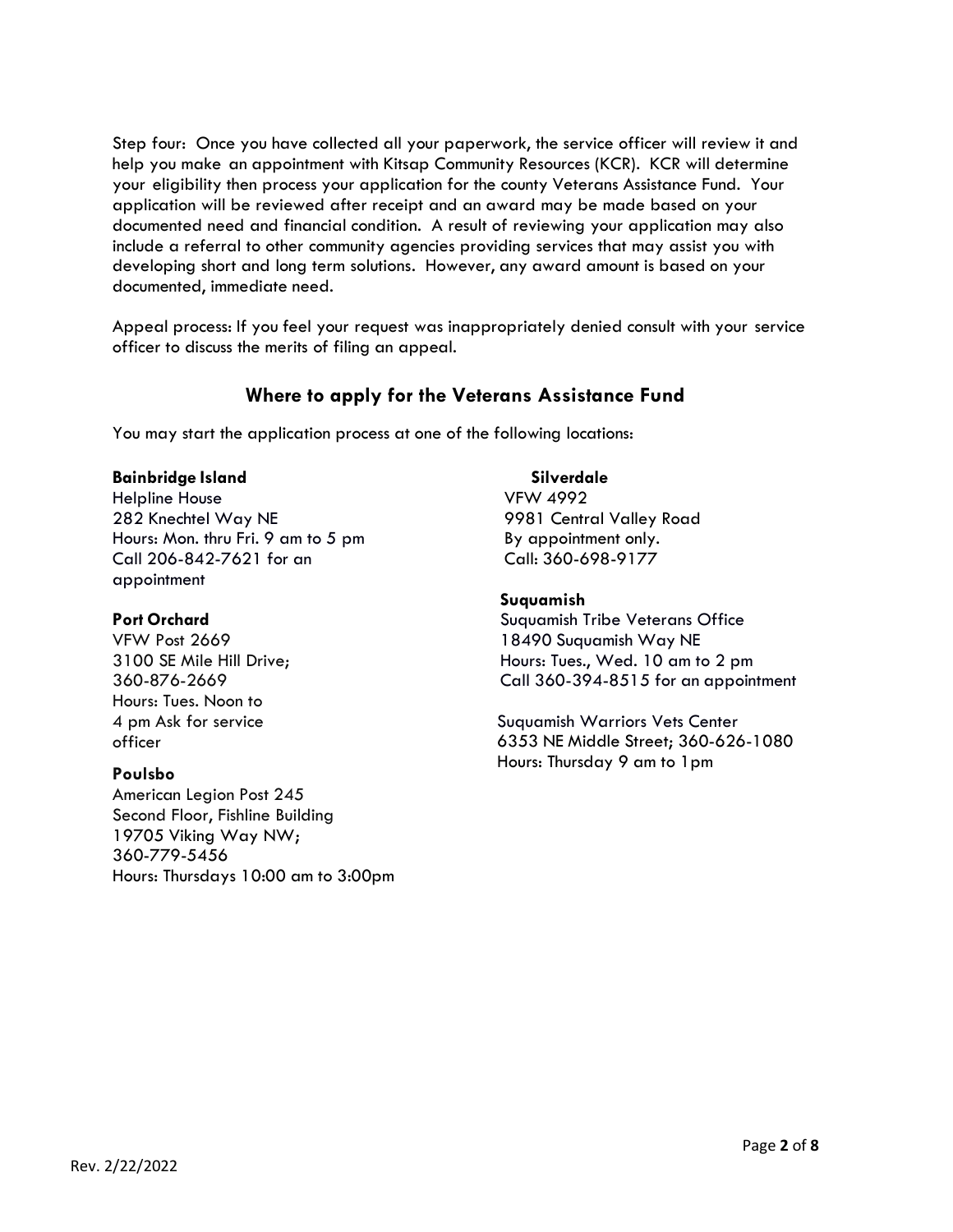## **Required documentation to apply for the Veterans Assistance Fund (VAF)**

The VAF is administered through Kitsap Community Resources. KCR also administers a variety of assistance programs for which you might be eligible. If you are eligible, you may be able to receive assistance from both the VAF and participate in other KCR programs. Documentation about your financial position is needed to establish eligibility.

### **Documentation requirements**

- Honorable Discharge: Copy of DD214, VA statement of service, or Certificate of Discharge. General Discharges under honorable conditions are limited to discharges for physical or medical reasons.
- If married, marriage certificate, birth certificates or adoption papers of dependent children.
- Kitsap resident for 60 days.
- Registered with WorkSource or in a recognized training program or school.
- Employed: All check stubs or payroll print out showing gross pay for all household members 18 and older for the previous 90 days.
- Self-employed: Business earnings minus IRS recognized expenses. KCR self-employment form must be completed prior to appointment.
- *Rental Income:* Rental agreement or copy of receipts from your tenant(s).
- Public assistance: Most current award letter/printout showing grant amount.
- Social Security, Veterans Benefits, Pension or Retirement: You must bring a current award letter or copy of checks. If direct deposited for the periods requested, bring bank statement.
- L&I: Print out of payment history. Can be obtained at 10049 Kitsap Mall Blvd NW #100, Silverdale WA 98383. Phone: 360-415-4000.
- No Income? If you claim no income, you must provide a 'work history' from the unemployment office.
- Alimony/Receiving/Paying Child Support: Copy of checks, divorce decree or statement from child support enforcement showing current amount.
- School identification for anyone 18 years or older enrolled in school.
- Copies of Social Security cards for everyone in household.
- Copies of photo ID cards for everyone 18 or older in the household.
- Any overdue/unpaid bills/ eviction notice showing need for assistance.
- For car repair, proof of ownership and current insurance for at least 30 days.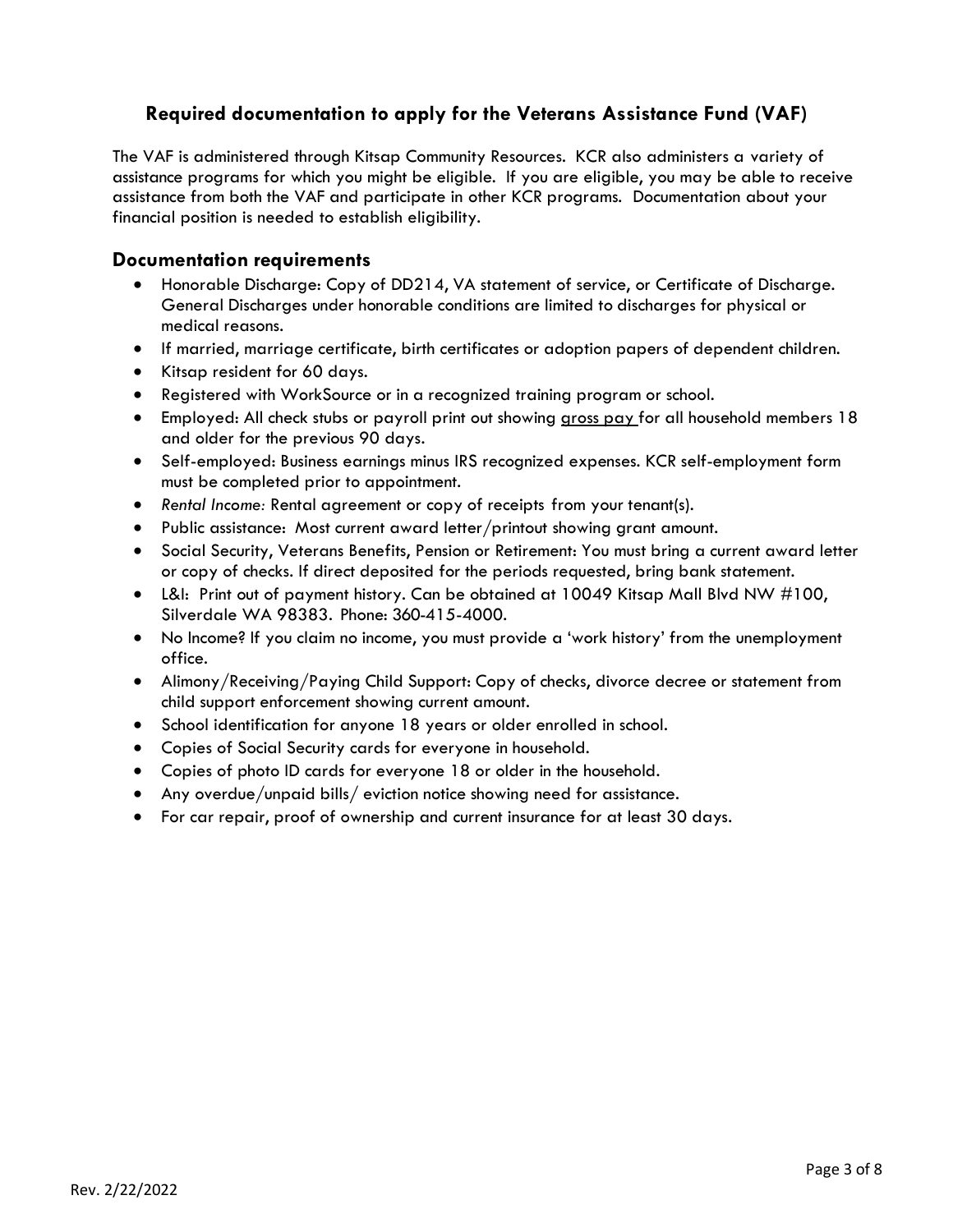# **KITSAP COUNTY VETERANS ASSISTANCE FUND APPLICATION**

| Address:                                                                                                                                       |                            |                                            |                 |
|------------------------------------------------------------------------------------------------------------------------------------------------|----------------------------|--------------------------------------------|-----------------|
| <b>Street name and number</b>                                                                                                                  | City                       | <b>State</b>                               | Zip             |
| <b>SERVICE</b>                                                                                                                                 |                            |                                            |                 |
|                                                                                                                                                |                            |                                            |                 |
|                                                                                                                                                |                            |                                            |                 |
| Era: Iraq/Afghanistan $\square$ Gulf War/Bosnia $\square$ Viet Nam $\square$                                                                   |                            | Korea $\square$                            | WWII □          |
| Have you received assistance from the Veterans Assistance Fund before? Yes $\Box$<br>Are you enrolled in VA Health? Yes $\square$ No $\square$ |                            |                                            | $No$ $\Box$     |
| <b>FAMILY:</b>                                                                                                                                 |                            |                                            |                 |
| Marital Status: Married $\square$ Single $\square$ Widow/Widower $\square$ Divorced $\square$                                                  |                            |                                            | Other $\square$ |
| Spouse or domestic partner's name:                                                                                                             |                            |                                            |                 |
| Address if different from yours:                                                                                                               |                            |                                            |                 |
| Names, ages, and addresses of children and other persons dependent on you:                                                                     |                            |                                            |                 |
| Do dependent(s) reside with you?___________________Do you have roommates?                                                                      |                            |                                            |                 |
| Are you working?<br>$YES$ $\square$<br>NO <sub>0</sub>                                                                                         |                            | Is your spouse working?<br>$YES$ $\square$ | NO <sub>0</sub> |
|                                                                                                                                                |                            |                                            |                 |
|                                                                                                                                                | <b>Address of Employer</b> |                                            |                 |
| Briefly describe the type of assistance you want from this agency:_______________                                                              |                            |                                            |                 |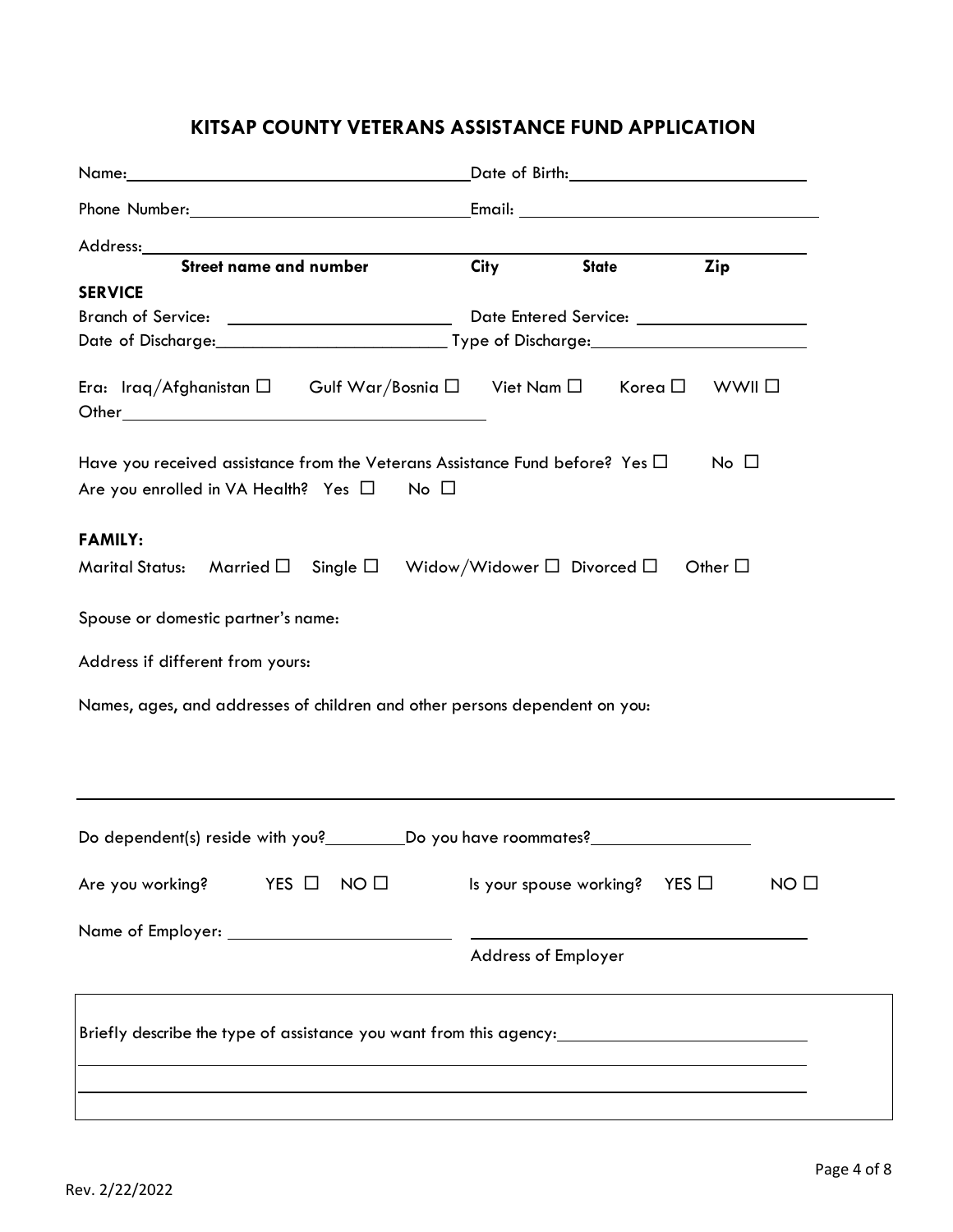## Kitsap County Veterans Assistance Program **Net Family Income Budget Calculator**

The County Veterans Assistance Fund has income eligibility requirements, which you must document. To help get you through your first appointment in a timely manner, please fill out the information below. You are allowed some deductions to reach income eligibility.

| <b>TAXABLE INCOME</b><br><b>FOR PAST 90 DAYS</b>                                                    |        | <b>Amount</b>             | <b>MONTHLY EXPENSES</b>                     | <b>Amount</b> |
|-----------------------------------------------------------------------------------------------------|--------|---------------------------|---------------------------------------------|---------------|
| Full /Part Time (Gross, no deductions)                                                              |        | \$                        | Rent                                        | \$            |
| Self-employed (net)                                                                                 |        | \$                        | House Payment                               | \$            |
| Full or Part Time Spouse/Domestic<br>Partner (Gross, no deductions)                                 |        | \$                        | Electricity                                 | \$            |
| Self-employed (net-spouse)                                                                          |        | \$                        | Heat                                        | \$            |
| Reverse mortgage                                                                                    |        | \$                        | Sewer & water                               | \$            |
| Alimony income                                                                                      |        | \$                        | Waste Management, Inc.                      | \$            |
| Property rental                                                                                     |        | \$                        | Phone (land line)                           | \$            |
| Social Security: Veteran                                                                            |        | \$                        | Cell phone 1                                | \$            |
| Social Security: Spouse                                                                             |        | $\frac{2}{2}$             | Cell phone 2                                | \$            |
| Social Security: Widow/er                                                                           |        | \$                        | Internet                                    | \$            |
| Other taxable income                                                                                |        | \$                        | Cable / Satellite TV                        | \$            |
|                                                                                                     |        |                           | Car 1 payment                               | \$            |
| <b>TOTAL TAXABLE INCOME</b>                                                                         | Box A: | $\boldsymbol{\mathsf{S}}$ | Car 2 payment                               | \$            |
| <b>Determine Deductions:</b>                                                                        |        |                           | Health insurance                            | \$            |
| Multiply the amount in Box A by<br>20% and put in Box B                                             | Box B: | \$                        | Food                                        | <u>\$</u>     |
| <b>Determine Net Taxable Income:</b><br>Subtract Box B from Box A and<br>place the amount in Box C. |        |                           | <b>Child Support / Alimony</b><br>(expense) | \$            |
|                                                                                                     | Box C: | -\$                       | Day or child care                           | \$            |
|                                                                                                     |        |                           | Other regular monthly<br>expenses           | $\frac{1}{2}$ |

#### **INCOME CONTINUED ON NEXT PAGE**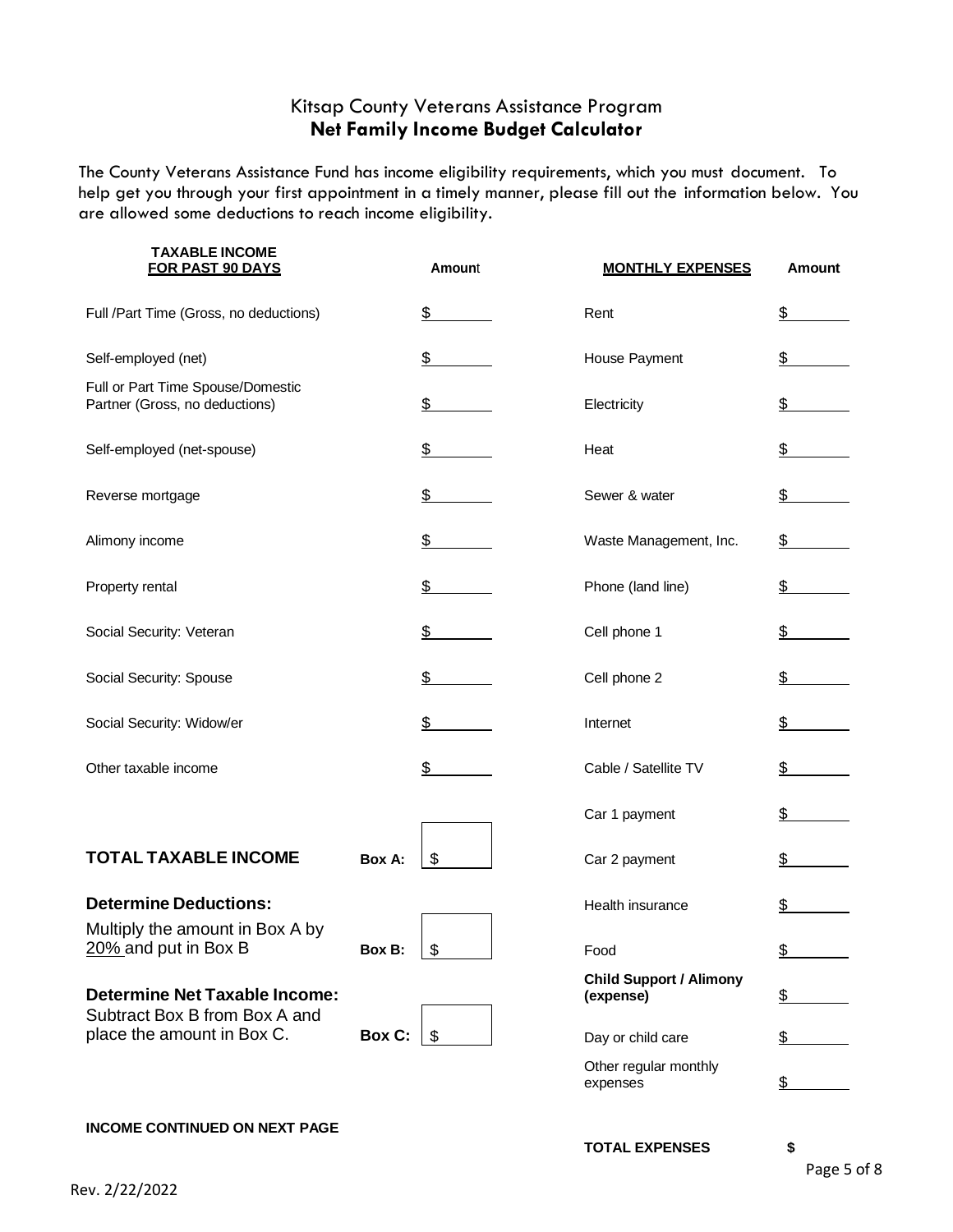# **All non-taxable income must be included in determining your net household income.**

| <b>TAXABLE INCOME</b><br>FOR PAST 90 DAYS                           |              |    | ANY NON-TAXABLE INCOME<br>FOR PAST 90 DAYS                       |     |
|---------------------------------------------------------------------|--------------|----|------------------------------------------------------------------|-----|
| Unemployment                                                        |              | \$ | Social Security: Veteran                                         |     |
| Retirement                                                          |              | \$ | Social Security: Spouse                                          |     |
| <b>Total Unemployment &amp; Retirement</b><br>Only                  | <b>Box D</b> | S  | Social Security: Children                                        |     |
| <b>Determine Deduction:</b>                                         |              |    | Social Security: Widow/er                                        | \$. |
| Multiply the amount in Box D by<br>10 percent and place it in Box E | <b>Box E</b> | \$ | <b>VA Pension</b>                                                | \$  |
| Subtract amount in Box E from<br>Box D and place it in Box F        | <b>Box F</b> |    | VA CRSC                                                          |     |
|                                                                     |              |    | Welfare / DSHS Child Care                                        |     |
|                                                                     |              |    | Other                                                            | \$  |
|                                                                     |              |    | <b>TOTAL AMOUNT</b><br><b>NON-TAXABLE INCOME</b><br><b>Box G</b> | \$  |
|                                                                     |              |    | (no deductions on non-taxable<br>income)                         |     |
| DETERMINE TOTAL NET HOUSEHOLD INCOME                                |              |    |                                                                  |     |
| Insert amount from Box C on previous page                           |              | \$ |                                                                  |     |

Insert amount from Box F  $\frac{1}{2}$ Insert amount from Box G  $\qquad \qquad$ SUB TOTAL of C+F+G  $\frac{1}{2}$ **Subtract payouts of child support and/or spousal maintenance from Sub Total (C+F+G)** \$ **TOTAL NET HOUSEHOLD INCOME** \$\_\_\_\_\_\_\_

Rev. 2/22/2022